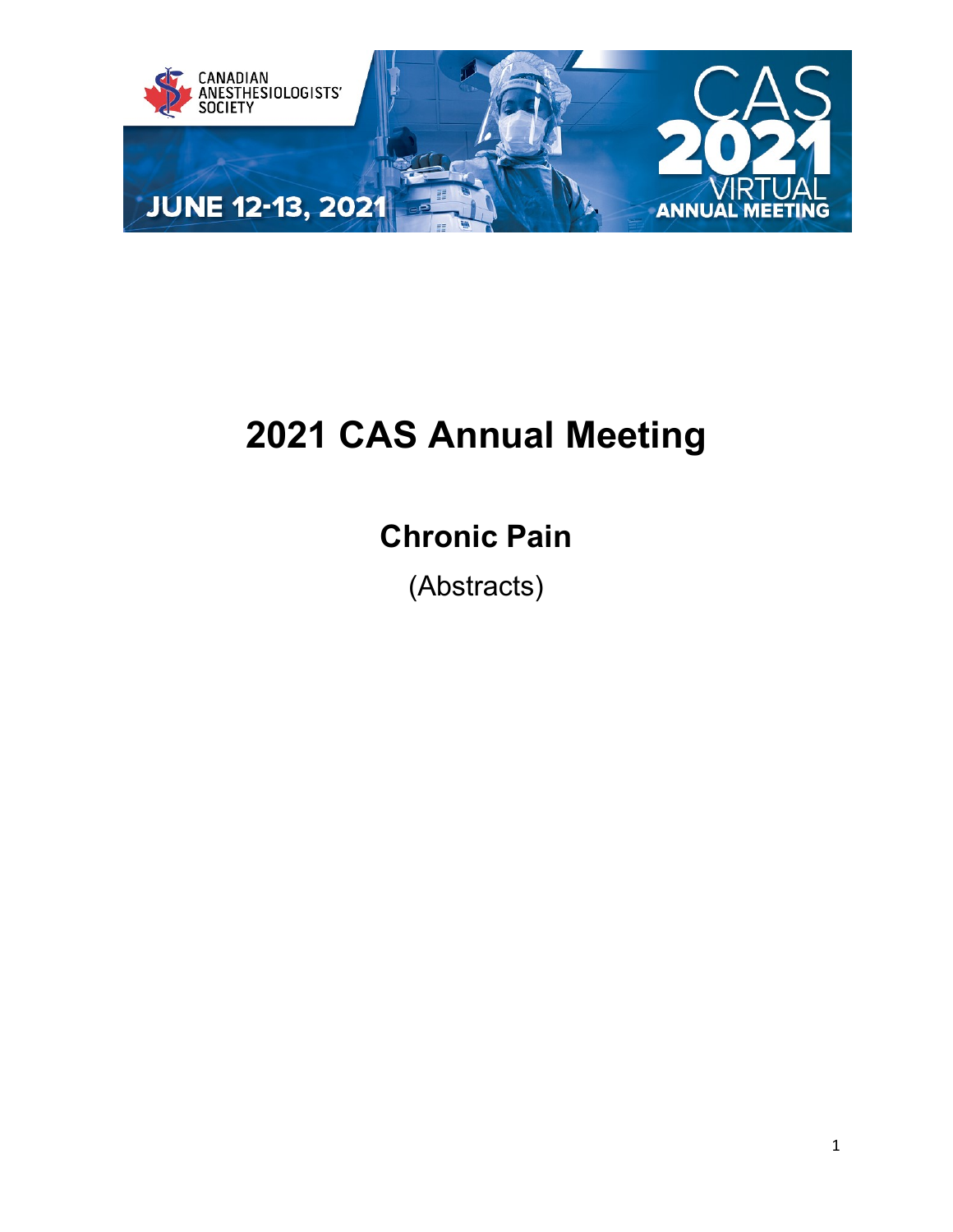### **Contents**

| Determining the Need for an Interdisciplinary Approach to Managing Chronic Pelvic   |  |  |  |  |  |  |
|-------------------------------------------------------------------------------------|--|--|--|--|--|--|
|                                                                                     |  |  |  |  |  |  |
| The Impact of Shared Familial Chronic Pain Experiences on Healthcare Utilization  5 |  |  |  |  |  |  |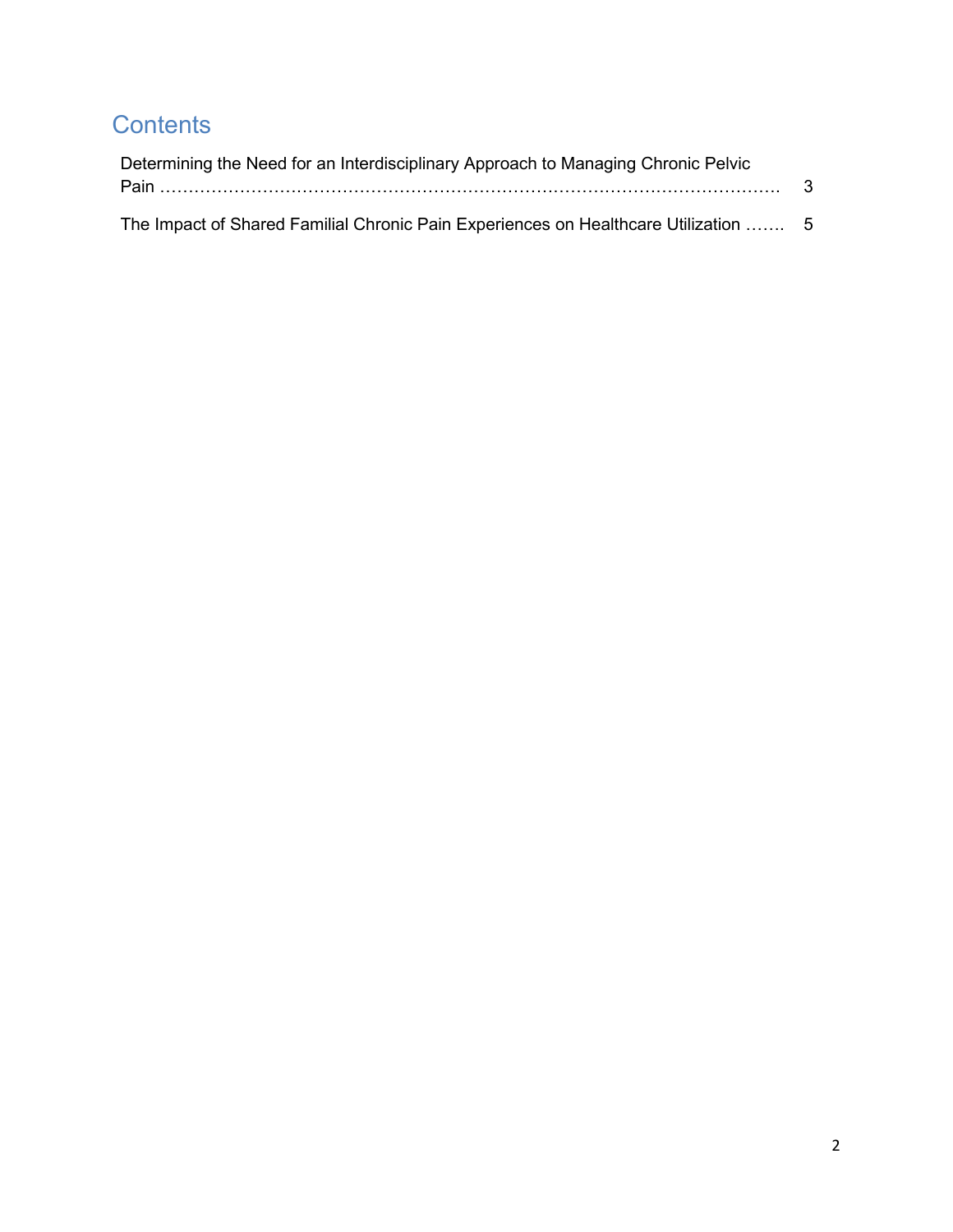#### <span id="page-2-0"></span>**Determining the Need for an Interdisciplinary Approach to Managing Chronic Pelvic Pain**

Allana Munro<sup>1,2</sup>, Elizabeth Randle<sup>2,3</sup>, Sherry Jin<sup>1,2</sup>, Krista C. Ritchie<sup>1,4</sup>

1 Department of Women's and Obstetric Anesthesia, IWK Health, Halifax, Nova Scotia, Canada.

2 Dalhousie University, Halifax, Nova Scotia, Canada.

3 Department of Obstetrics and Gynecology, IWK Health, Halifax, Nova Scotia, Canada.

4 Mount Saint Vincent University, Halifax, Nova Scotia, Canada.

**Introduction/ Background:** Chronic Pelvic Pain (CPP) is a difficult clinical problem that presents in approximately 15% of women of reproductive age.<sup>1</sup> CPP management is challenging due to its multifactorial etiology, diagnostic uncertainties and complexity of treatments.<sup>1</sup> An integrated, interdisciplinary approach to management is more effective than traditional segmented strategies.<sup>2</sup> We anticipated that locally, a large number of women seek help for CPP and are faced with long waits between referral and clinical assessment. A feasibility study was completed to facilitate future evidence-informed clinic design and implementation. The objectives of this feasibility study were to:

- 1. Determine the number of women with CPP referred to Gynecologists and the Pain Management Unit (PMU) in one year and their wait time for appointment.
- 2. Determine the annual CPP visits for a) gynecology, b) PMU and c) Emergency Department (ED)
- 3. Develop a preliminary demographic description and referral pattern to facilitate a future evidence-informed clinic design and implementation.

**Methods:** Ethics approval was obtained from the local REB. Billing codes for "pelvic pain" and "endometriosis" were used to determine the number of CPP patient visits between Aug 1, 2018 and July 31, 2019. Exclusion criteria included males and females with pain not attributed to CPP. The associated hospital unit number was used to access electronic health records. Health records confirmed new or return appointments and determined the referral wait time and source. The number of clinic appointments, patients that visited the ED, and ED visits per year were documented. Medical or surgical management for CPP that occurred historically was extracted. Descriptive statistics were completed using SPSS.

**Results:** Patient age, number of patient referrals and visits, wait times, and ED visits are presented in Table 1. In the study period, there were 1415 patients seeking care for CPP, with an average of 3 appointments per year. Most women were referred by a family physician ( $n =$ 481, 75%). Endometriosis (n=271, 34%) was the most common referral diagnosis. The most common surgeries that women underwent prior to referral were laparoscopy (n = 259, 32%) and Cesarean delivery (n = 98, 12%). Physiotherapy (n = 21, 2.8%) and counselling (n = 23, 3.1%) were the most common interventions trialed historically other than surgery. Hormone therapy (n  $= 506, 68\%$ ), and non-opioid analgesics (n = 322, 43.6%) were the most common medical management options trialed prior to referral.

**Discussion:** Our study demonstrates a significant number of women suffer from CPP. These women present frequently to the ED for management and experience significant wait times to access specialty consultation. The demand for care demonstrates the need for centralized management of CPP via an interdisciplinary clinic. Authors can recommend managing CPP as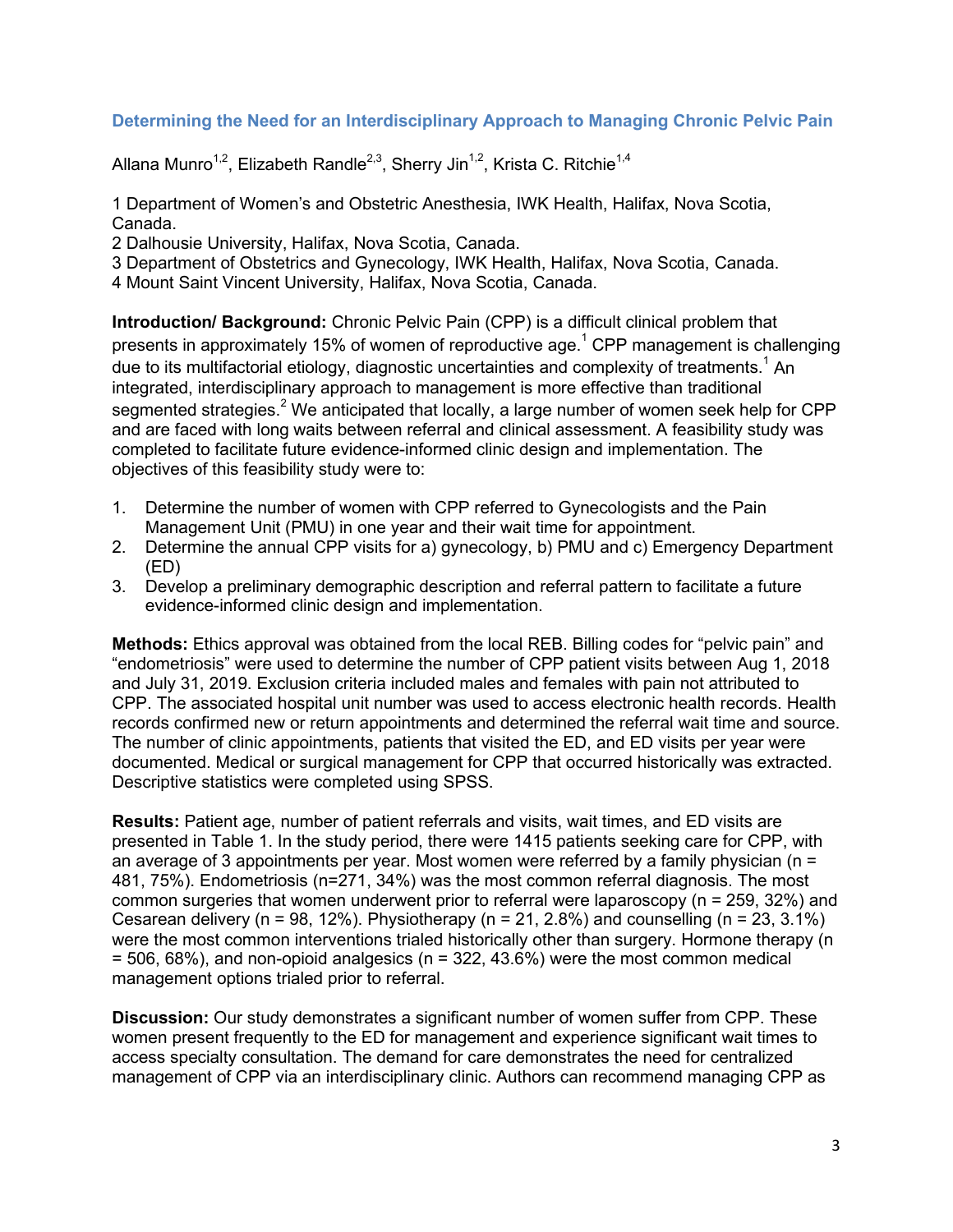an institutional priority.

#### **REFERENCES:**

1. Allaire C, Williams C, Bodmer-Roy S, Zhu S, Arion K, Ambacher K, et al. Chronic pelvic pain in an interdisciplinary setting: 1-year prospective cohort. Am J Obstet Gynecol. 2018;218(1):114.e1-.e12.

2. Jarrell J, Vilos G, Allaire C, Burgess S, Fortin C, Gerwin R, et al. Consensus guidelines for the management of chronic pelvic pain. J Obstet Gynaecol Can. 2005;27(9):869-910.

#### **GRANT ACKNOWLEDGEMENT:**

This work was supported by the IWK Foundation's Translating Research into Care Healthcare Improvement Research Funding Program [IWK 1024655, 2019].

Table 1. Patient age, number of patient referrals and visits, wait times, and ED visits.

| <b>Variable</b>                     | Mean (SD)         |  |  |
|-------------------------------------|-------------------|--|--|
| Age                                 | 38 years (10)     |  |  |
| <b>Gynecology patients</b>          | $N = 815$         |  |  |
| <b>Gynecology wait time (avg)</b>   | 128 days (82)     |  |  |
| Gynecology visits per patient (avg) | 3 (range 1 to 12) |  |  |
| <b>PMU patients</b>                 | $N = 18$          |  |  |
| <b>PMU wait time (avg)</b>          | 189 days (217)    |  |  |
| PMU visits per patient (avg)        | 3 (range 1 to 13) |  |  |
| <b>ED patients</b>                  | $N = 582$         |  |  |
| ED visits per patient (avg)         | 2 (range 1 to 11) |  |  |

Note: Data from one study year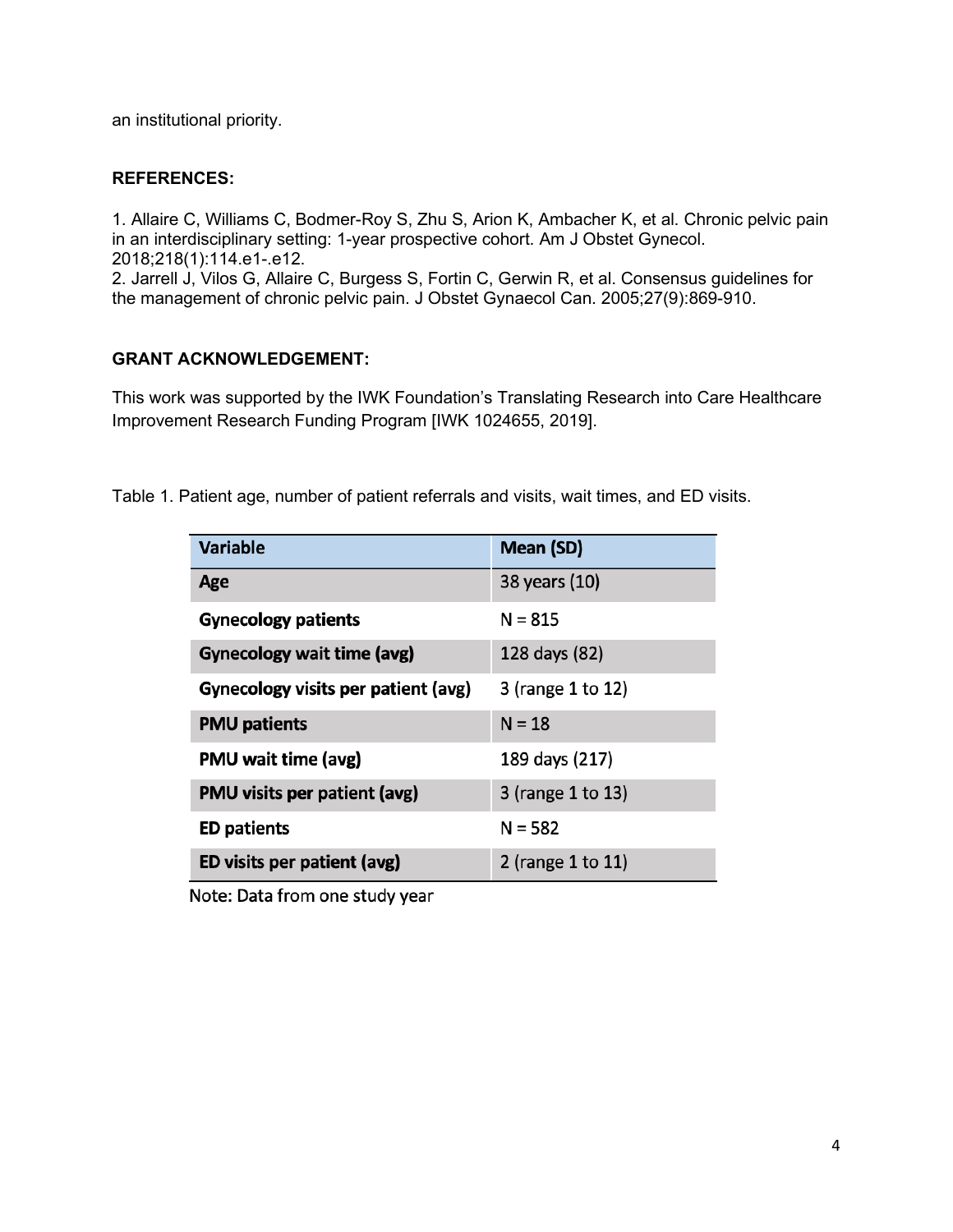#### <span id="page-4-0"></span>**The Impact of Shared Familial Chronic Pain Experiences on Healthcare Utilization**

Alicia Ling<sup>1</sup>, Jordana L. Sommer<sup>1, 2</sup>, Dr. Renée El-Gabalawy<sup>1, 2, 3, 4</sup>

1 Department of Anesthesiology, Perioperative and Pain Medicine, Max Rady College of Medicine, University of Manitoba, Winnipeg, Manitoba, Canada.

2 Department of Psychology, Faculty of Arts, University of Manitoba, Winnipeg, Manitoba, Canada.

3 Department of Psychiatry, Max Rady College of Medicine, University of Manitoba, Winnipeg, Manitoba, Canada.

4 Department of Clinical Health Psychology, Max Rady College of Medicine, University of Manitoba, Winnipeg, Manitoba, Canada.

**Introduction:** Chronic pain is highly prevalent across Canada and a large proportion of chronic pain patients do not suffer in isolation. There is a significant amount of research examining the impact of chronic pain on family members, when a sole member has a chronic pain condition. However, little research has examined the impacts of having multiple family members with a chronic pain condition. We first aimed to examine pain-related and mental health characteristics among chronic pain patients with a family member with chronic pain (spouse, child, sibling, or other relative) compared to those without. We further aimed to examine associations between having a family member with chronic pain on pain-related healthcare utilization.

**Methods:** Ethics approval was obtained from the local REB to gain access to self-reported data from a comprehensive Patient Intake Questionnaire (PIQ) completed by outpatients entering the Chronic Pain Clinic at a tertiary hospital between January 20, 2015 and February 12, 2018. Patients self-reported whether they had a family member with a chronic pain condition and completed validated self-report measures on indicators of chronic pain status (pain severity, pain interference), mental health (depressive features, pain catastrophizing), and healthcare utilization (medication use, healthcare encounters, specialists, imaging and tests). The primary analysis included multivariable logistic and linear regression models controlling for sociodemographic characteristics (age, sex, highest level of education completed) and duration of the chronic pain condition.

**Results:** 367 chronic pain patients were retrospectively identified and 339 were included in analyses, with 44% having a family member with chronic pain. Pain severity, pain interference, pain catastrophizing, and depression scores did not significantly differ between those with and without a family member with chronic pain, and there were no significant differences according to type of family member. There were differences amongst the subgroups in the type of specialists seen (Chi-square value =  $9.51$ ,  $p < 0.05$ ) with the highest proportion of those seeking alternative therapies among those who have a child or other family with chronic pain. Having a family member with chronic pain, particularly close members (e.g. child or spouse), was also associated with increased hospital admissions for that individual (*H*(4) = 11.184, p < 0.05).

**Discussion:** Having shared chronic pain experiences with a family member may influence painrelated healthcare utilization (e.g. medication use, seeking alternative specialists and therapies, hospital admissions). Based on the trends observed, the type of familial relationship may play a key role. Determining the impact that various familial relationships have on healthcare utilization will allow for the development of targeted interventions catered towards families and will ascertain whether differences in use translate to differences in healthcare services satisfaction and/or treatment outcomes.